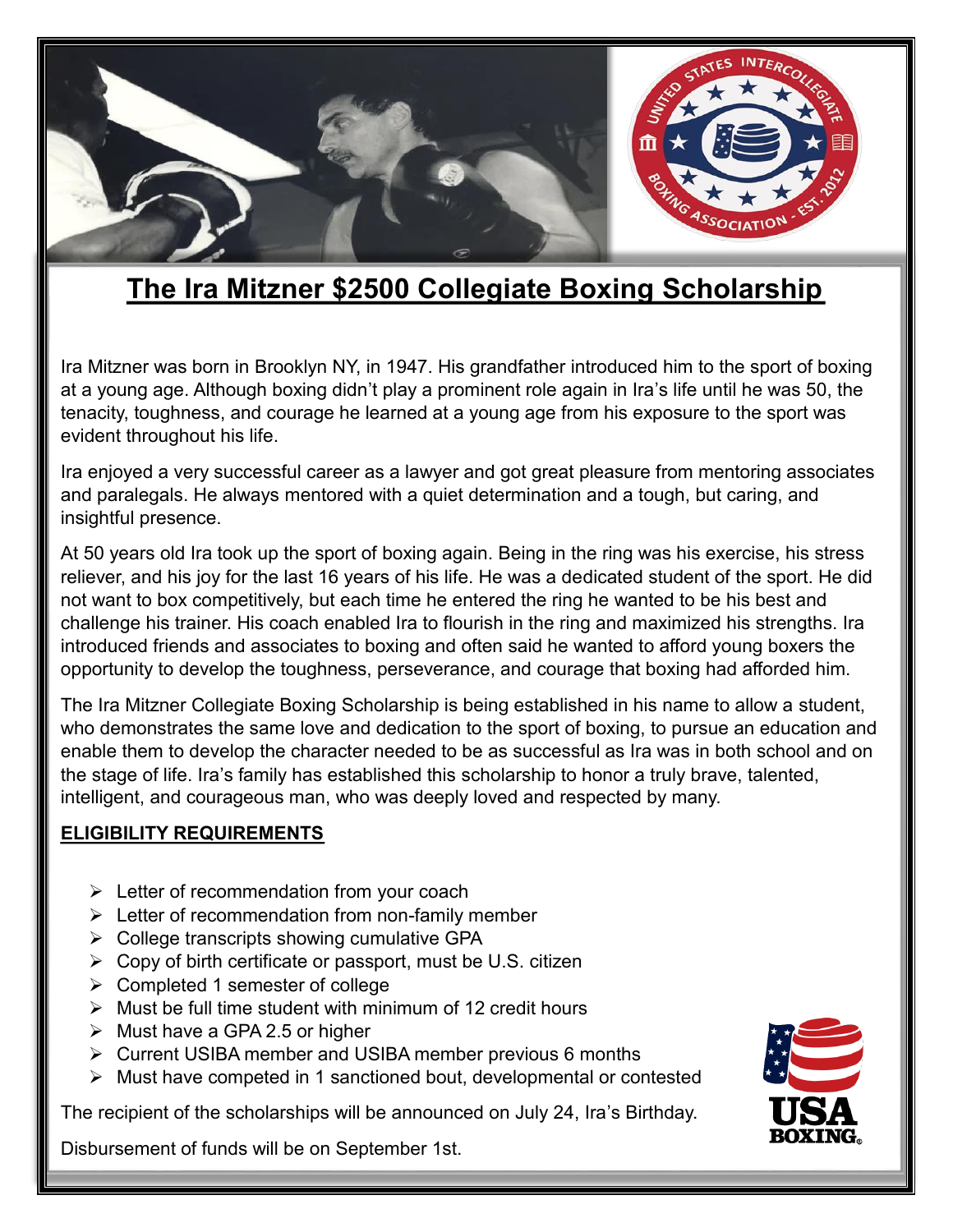

## **IRA MITZNER SCHOLARSHIP APPLICATION**

### **Application Process**

**Sumbit**

- $\triangleright$  Complete this Application
- ▶ Obtain Letters of Recommendations from a coach and a non-family member utilizing the provided forms.
- Prepare Package Include:
	- $\checkmark$  Application
	- $\checkmark$  Letter of Recommendations
	- $\checkmark$  Copy of Birth Certificate or Passport
	- $\checkmark$  College transcripts showing cumulative GPA

## **Submit Completed Application Package to:**

**collegeboxing.usiba@gmail.com** 

Applications must be received by June 152022.

In the subject line of the email put *your name* and the words "*Mitzner Scholarship*".

| <b>APPLICANT INFORMATION</b>                                           |
|------------------------------------------------------------------------|
| <b>First Name:</b>                                                     |
| <b>Last Name:</b>                                                      |
| <b>Address:</b>                                                        |
| <b>Phone Number:</b>                                                   |
| Email:                                                                 |
| <b>EDUCATION INFORMATION</b>                                           |
| <b>Name of College/University Attending:</b>                           |
| <b>College University Address:</b>                                     |
| When did you start attending:                                          |
| Did you previously attend another college/university? (If yes, where?) |
| What is your current standing (freshman, sophomore, junior or senior): |

**Expected year of graduation:**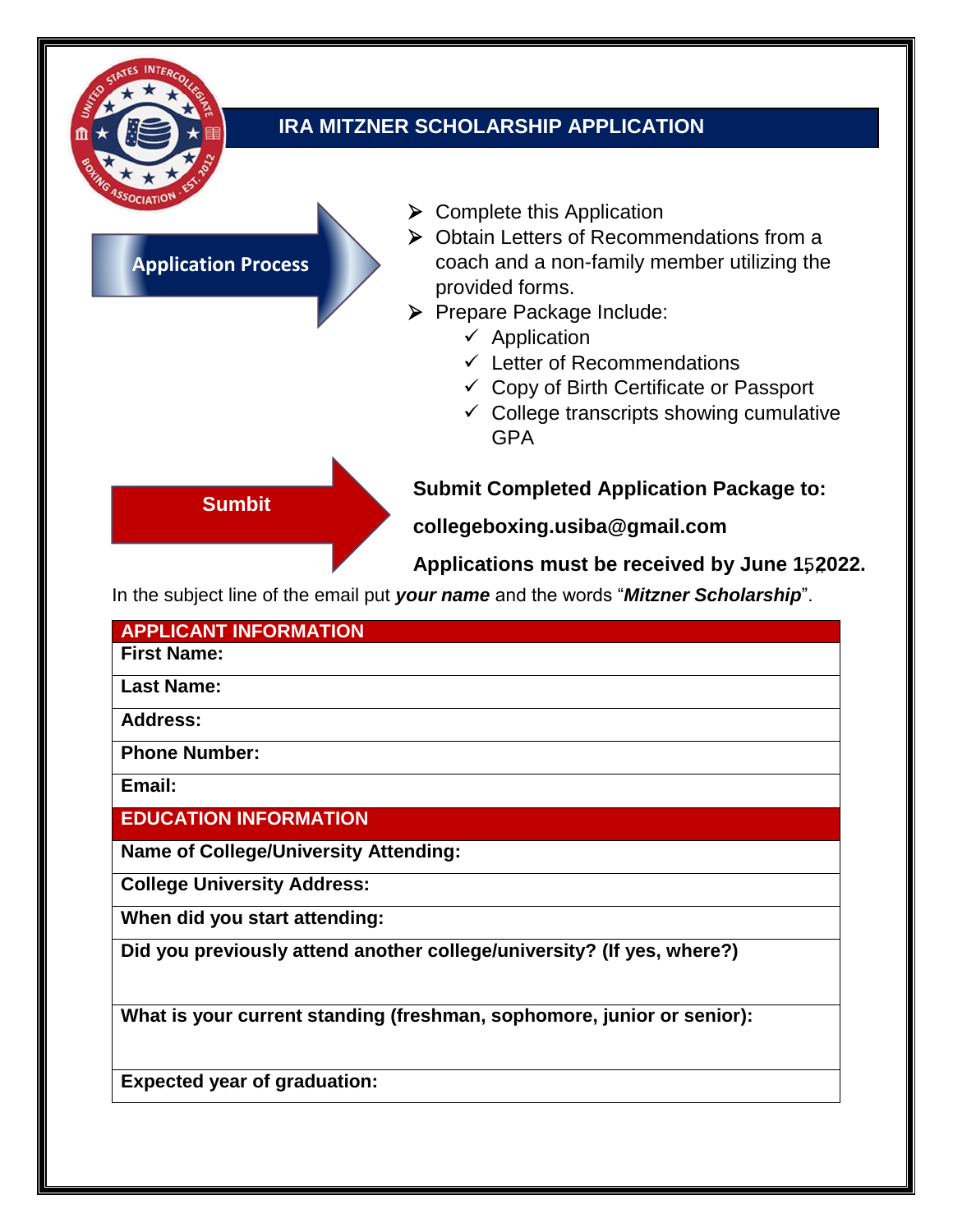**Major course of study and other fields of study that interest you:**

**Current GPA:**

**FINANCIAL BACKGROUND**

**Parent's Combined Income:**

**How is your college/university tuition currently being paid for?**

**Are you receiving any other forms of financial aid (including student loans)?**

**BOXING & PERSONAL HISTORY**

**When did you start boxing?**

**Tell us a little about how you came into the sport and why?**

**In your own words tells us what the sport means to you and what you have learned from your participation in the sport:**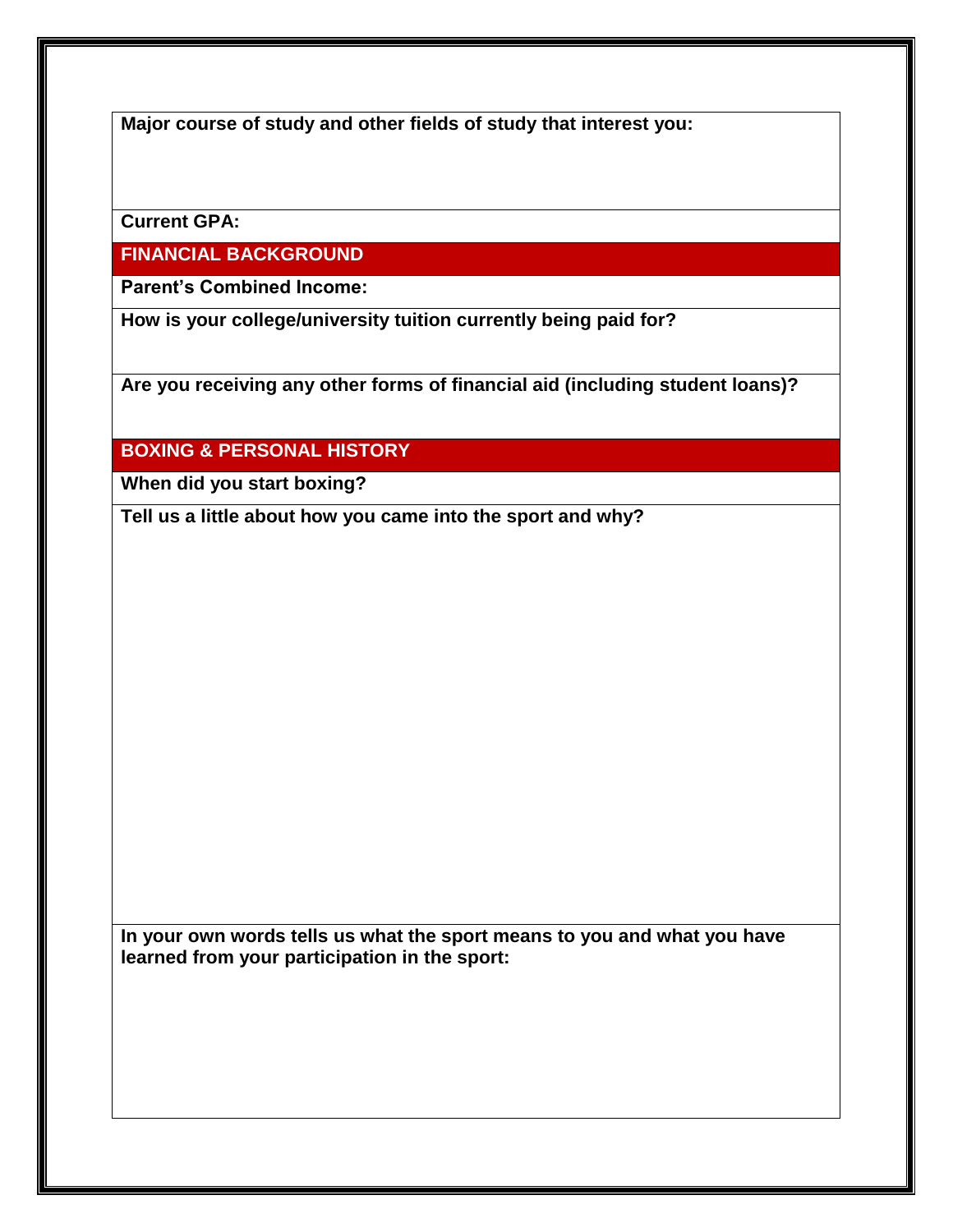|              | What personal traits help you overcome adversity?                              |  |  |  |
|--------------|--------------------------------------------------------------------------------|--|--|--|
|              |                                                                                |  |  |  |
|              |                                                                                |  |  |  |
|              |                                                                                |  |  |  |
|              |                                                                                |  |  |  |
|              |                                                                                |  |  |  |
|              |                                                                                |  |  |  |
|              |                                                                                |  |  |  |
|              |                                                                                |  |  |  |
|              |                                                                                |  |  |  |
|              |                                                                                |  |  |  |
|              |                                                                                |  |  |  |
|              | Please take the time to tell us anything else about yourself that you think we |  |  |  |
| should know: |                                                                                |  |  |  |
|              |                                                                                |  |  |  |
|              |                                                                                |  |  |  |
|              |                                                                                |  |  |  |
|              |                                                                                |  |  |  |
|              |                                                                                |  |  |  |
|              |                                                                                |  |  |  |
|              |                                                                                |  |  |  |
|              |                                                                                |  |  |  |
|              |                                                                                |  |  |  |
|              |                                                                                |  |  |  |